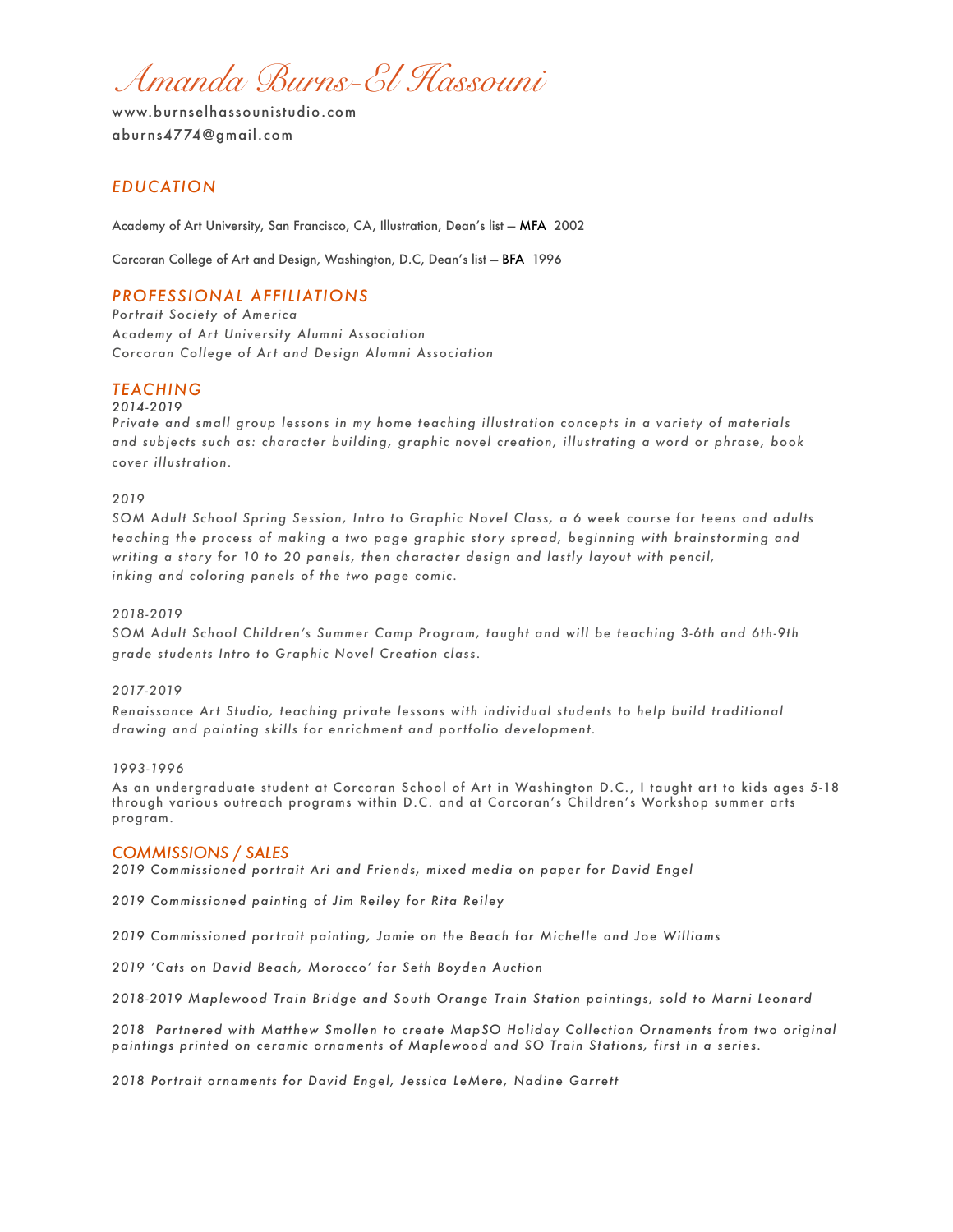*Amanda Burns-El Hassouni* 

[www.burnselhassounistudio.com](mailto:info@burnselhassounistudio.com) [aburns4774@gmail.com](mailto:aburns4774@gmail.com) *2018 Commissioned portraits for David Engel, Cindy Winland* 

*2018 Commissioned house portrait for Gene and Gail Fraser 2018 Commissioned portrait of Stanley Hotel/wedding gift for Elma Rahman 2018 Commissioned portrait for Dan Ortolani 2018 Framed Inktober drawings, Cloud and Deep for Seth Boyden Auction 2017 Portrait Ornaments for several clients, Nicky Athey, David Engel, Jessica LeMere, Nadine Garrett, Debi Pyle 2017 Mixed Media Portrait for Cindy Winland 2017 Inktober ink drawing sales of several pieces. 2017 House portrait, mixed media on paper, commissioned by Robin Cooper Simon 2017 Portrait Painting, acrylic on canvas, 'Sprinkler Play' commissioned by Judith and John Wood 2017 Portrait Painting, acrylic on canvas, commissioned by Melissa Zeman Wachsman 2017 Painting, acrylic, 'Ybor City Altar' Seth Boyden Silent Auction 2017 Portrait painting on ornament, commissioned by Jim Vodges 2016 Vender selling prints and hand painted ornaments in Pop N Shop in South Orange, NJ 2016*  Portrait paintings on three ornaments, commissioned by David Engel *2016 Portrait painting on ornament, commissioned by Kerstin Diehn 2016 Portrait paintings on three ornaments, commissioned by Nadine Garrett 2016 Painting, What Remains, sold 2016 Landscape painting of Meadowland Pond, South Orange, commissioned by Melissa Zeman Wachsman 2016 Painting, Sidi Bouzid Hibiscus, sold 2016 Painting, acrylic, 'Mesha' Seth Boyden Silent Auction*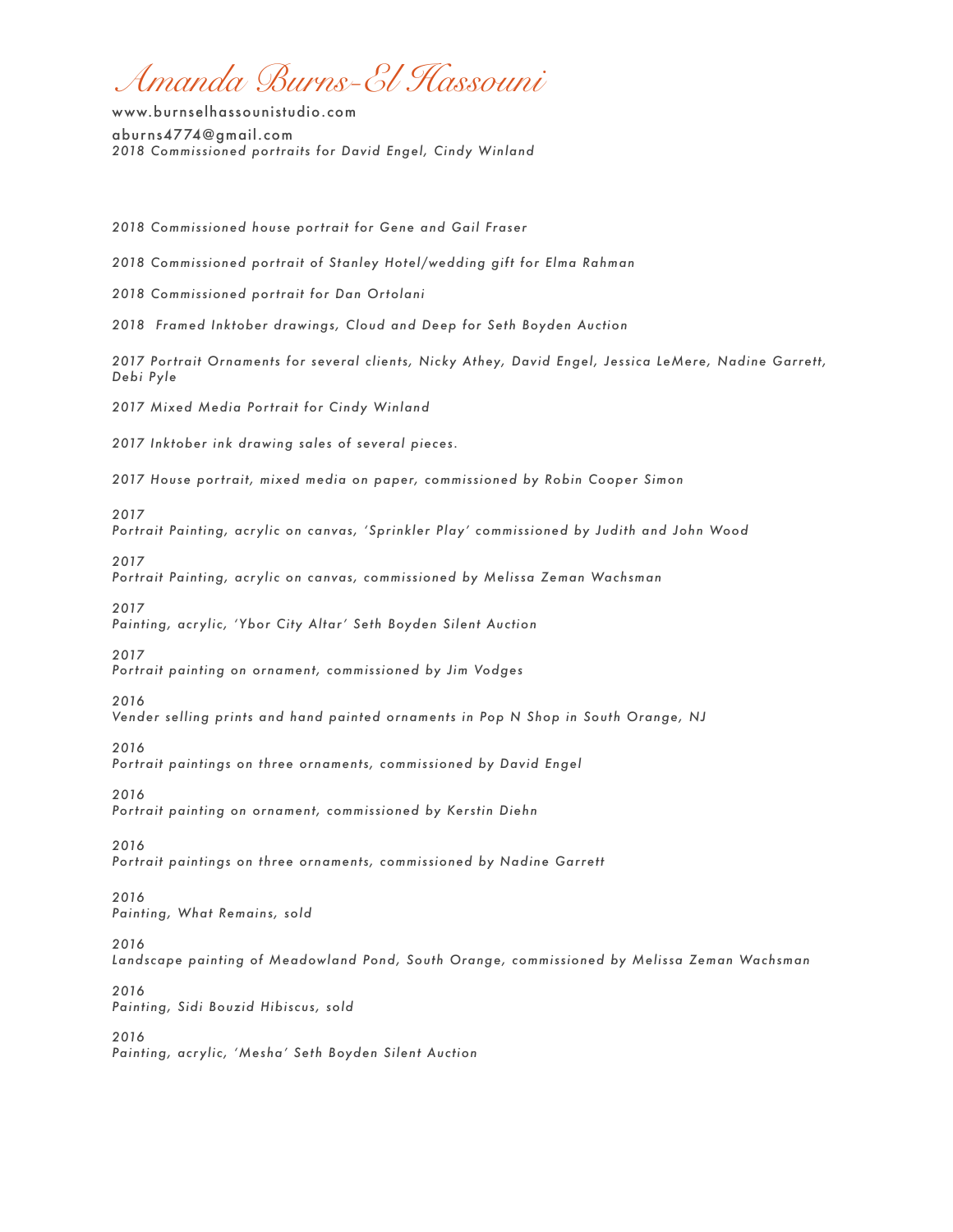*Amanda Burns-El Hassouni* 

# *COMMISSIONS / SALES (continued)*

2016

Drawing of Kings Arms Tavern, pen and ink, watercolor pencils, commissioned by Crispin and Nicole Athey

2015 Portrait paintings on five ornaments, acrylic and gold leaf, commissioned by Amanda Walton and Jessica Tippins

2015 Painting, acrylic, 'Shadow Play' Seth Boyden Silent Auction

2014

Portrait painting, acrylic and gold leaf, on ornament commissioned by Paola Laino

2014

Drawing, watercolor pencil, Illustration for Book Cover, 'The Adventures of Fuzzy and Little Munchkin'

2013

Wedding Portrait drawing in pencil and conte on arches paper commissioned by Laura and Calvin Sullivan

2013

Portrait painting on an ornament commissioned by Jessica Tippins

2013

Portrait painting commissioned by William Burns

2013

Drawing in color pencil and conte commissioned by Lonna Sullivan

2013

Painting, acrylic, 'I Forgot' purchased from group show, Ten: Soul of SOMA, at Pierro Gallery by Geralyn Robinson

2013

Participated and sold work from SOMa Studio Tour

2012

Portrait painting on an ornament commissioned by Jessica Tippins

2012

Portrait drawing commissioned by Nicole Athey

2011

Portrait drawing commissioned by Calvin and Laura Sullivan

2009

Portrait drawing commissioned for Tom and Donna Burns

2008 Portrait commissioned by Jeff Holland

2006

Drawing commissioned by Margaret O'Brien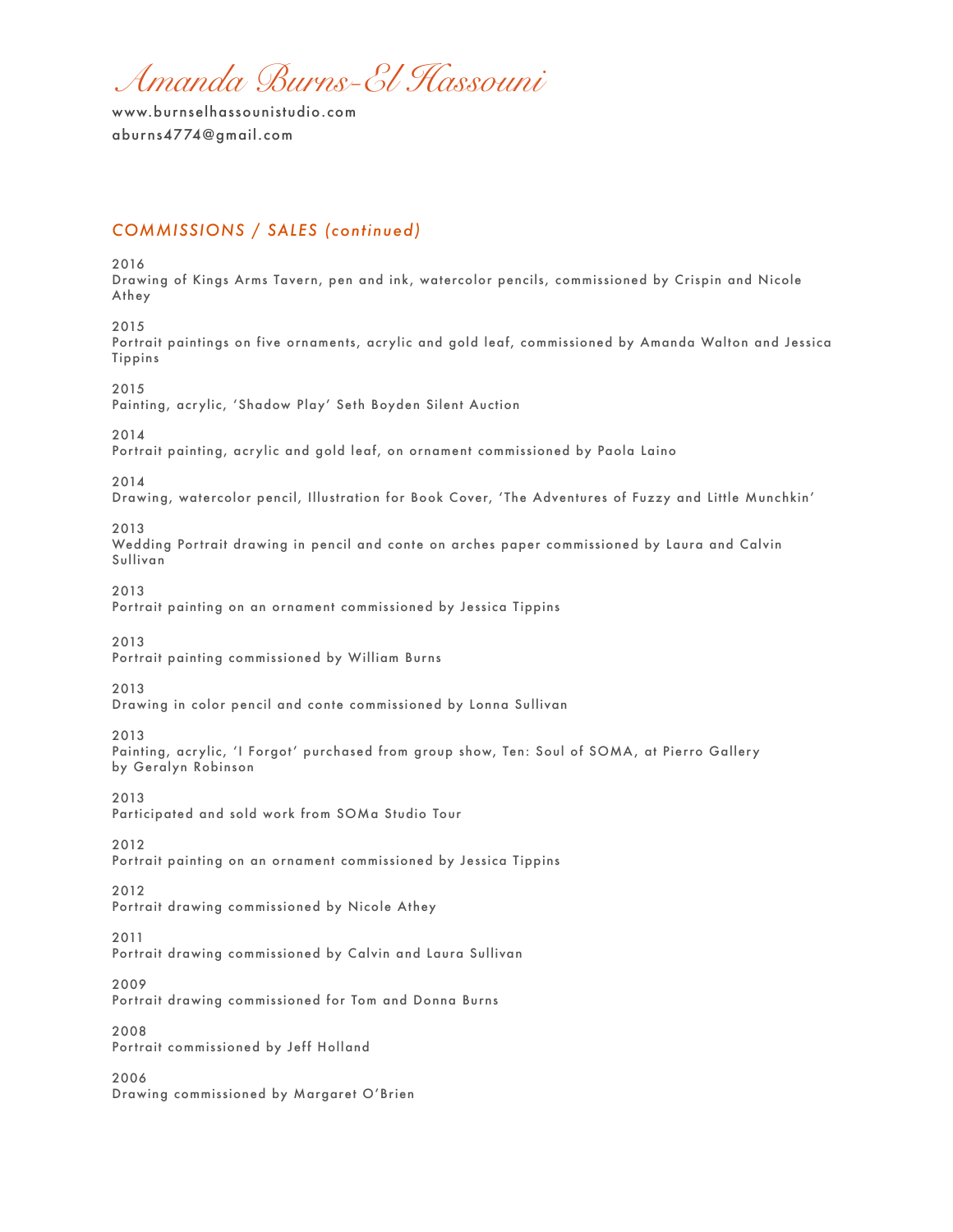*Amanda Burns-El Hassouni* 

# *COMMISSIONS / SALES (continued)*

2005 Portrait drawing commissioned by Sherrin Manning

2003 Portrait drawing commissioned by Robin Burns

2002 Brothers Brewing Company, Oakland, CA, Story Board Artist for two commercials

1999 Painting commissioned by Sina Moyedi, *Radha's Seduction*

1998 Portrait, oil pastel, commissioned by Jane Nicodemus

1997 Drawing commissioned by Eric Kahona, *I Am Omega* 

*1996/1997 Portrait Drawing and painting for Kathryn Burns*

1996 Portrait Painting commissioned by Ron Walls

1995 Portrait Painting commissioned by Mary Drotos

## *GALLERY REPRESENTATION*

2003-2004 Agora Gallery, 415 West Broadway, SoHo, New York, NY

### *EXHIBITIONS*

May 2019 Open Orange Juried Show, Orange, NJ

July 2018 Friends of 1978 Maplewood Arts Center exhibition, Maplewood, NJ

June 2017 SOMa Artists Studio Tour, The 1978 Gallery, Maplewood, NJ

May 2017 Portrait Painting Mother's, Group Show, exhibiting 'Water Play' painting at Rectangle Studio and Gallery

April *2017 Featured artist exhibition at The Maplewood Grille for month of April* 

June 2016 SOMa Artists Studio Tour, The Woodland, Maplewood, NJ

June 2013 SOMa Artists Studio Tour, Burns-El Hassouni Studio, South Orange, NJ